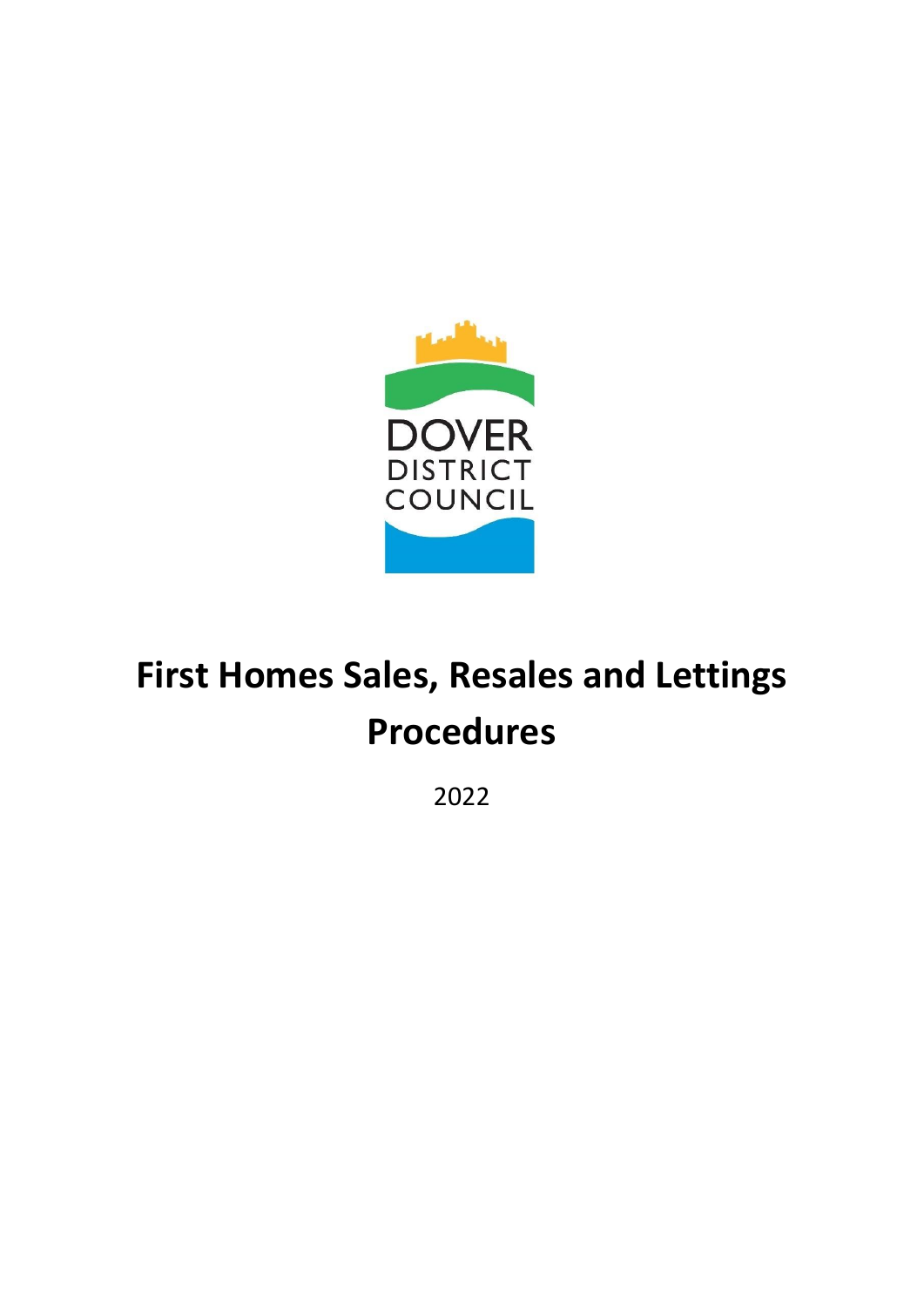## CONTENTS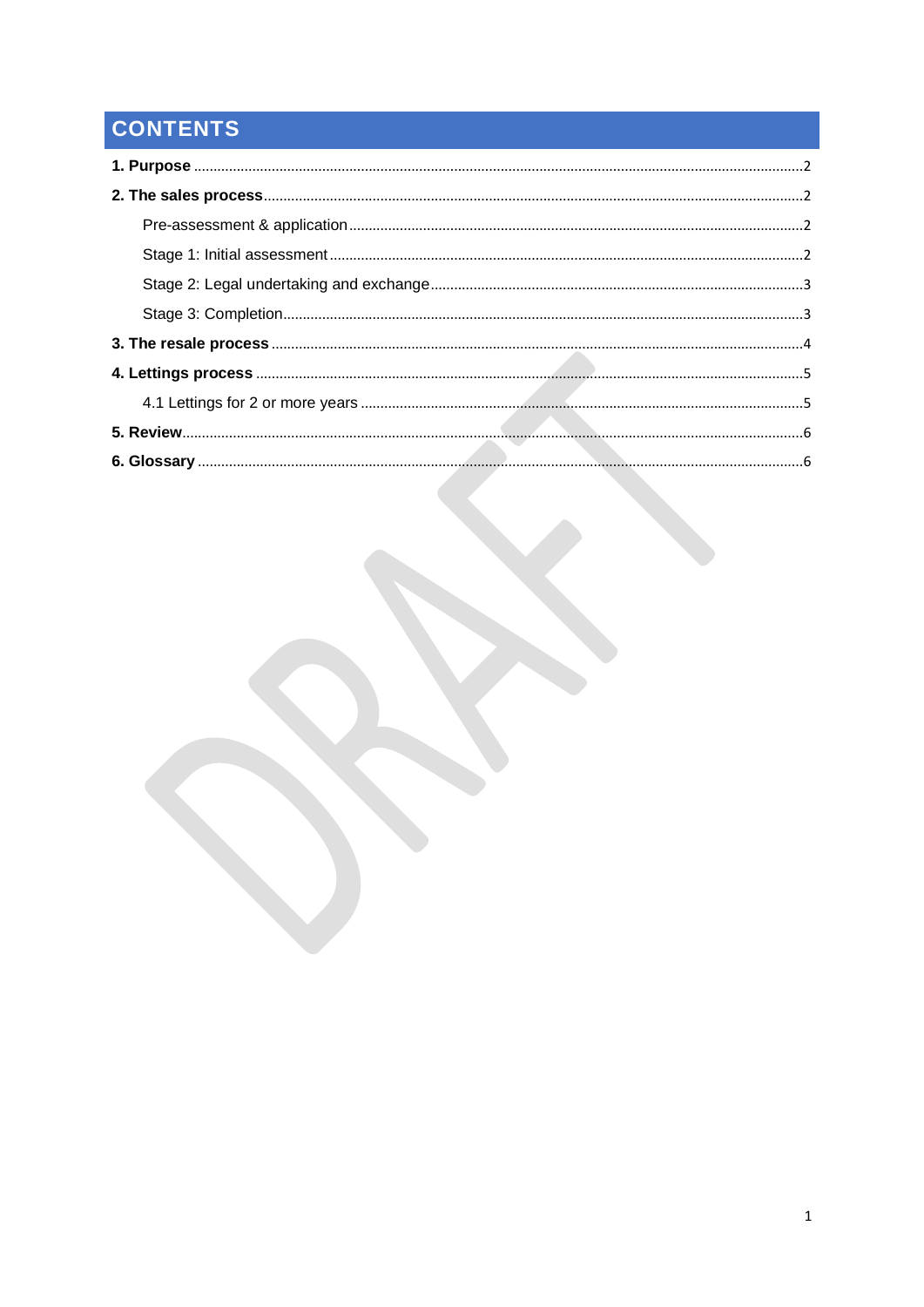## <span id="page-2-0"></span>**1. PURPOSE**

The purpose of this document is to inform Officers of the approved and correct process to follow when participating in the assessment of applications for initial sales, subsequent resales, and post purchase lettings for First Home properties.

This procedure should be read alongside the 'First Homes Sales and Reseals Policy' and current government guidance on First Homes.

## <span id="page-2-1"></span>**2. THE SALES PROCESS**

#### <span id="page-2-2"></span>PRE-ASSESSMENT & APPLICATION

- 1. An applicant(s) views a First Home property they wish to buy.
- 2. The builder and mortgage advisor will need to make sure that the applicant(s) can purchase a First Home property by:
	- a. checking local and national eligibility (determined by the s106 agreement)
	- b. checking household income; and
	- c. determining whether the applicant(s) likely to be able to obtain a mortgage, through for example a "decision in principle" from a mortgage bank or building society.
- 3. Once eligibility has been confirmed, the applicant(s) along with their mortgage advisor and the developer, will complete an application form.
- 4. Once the application information has been completed the applicants will:
	- a. sign the legal declarations on the application form, including confirmation that the applicant(s) are first time buyers; and
	- b. officially reserve the property by paying a reservation fee to the builder. This fee is refundable if it is later discovered the applicant(s) are not eligible.
- 5. The completed application is then sent by the developer to the Council for their consideration.

#### <span id="page-2-3"></span>STAGE 1: INITIAL ASSESSMENT

- 6. An application along with supporting documents (if applicable) is received from a developer.
- 7. The New Homes Officer (NHO) checks through the application to make sure the candidate is eligible, and that all information submitted has been completed. This may be done in consultation with other departments (where applicable).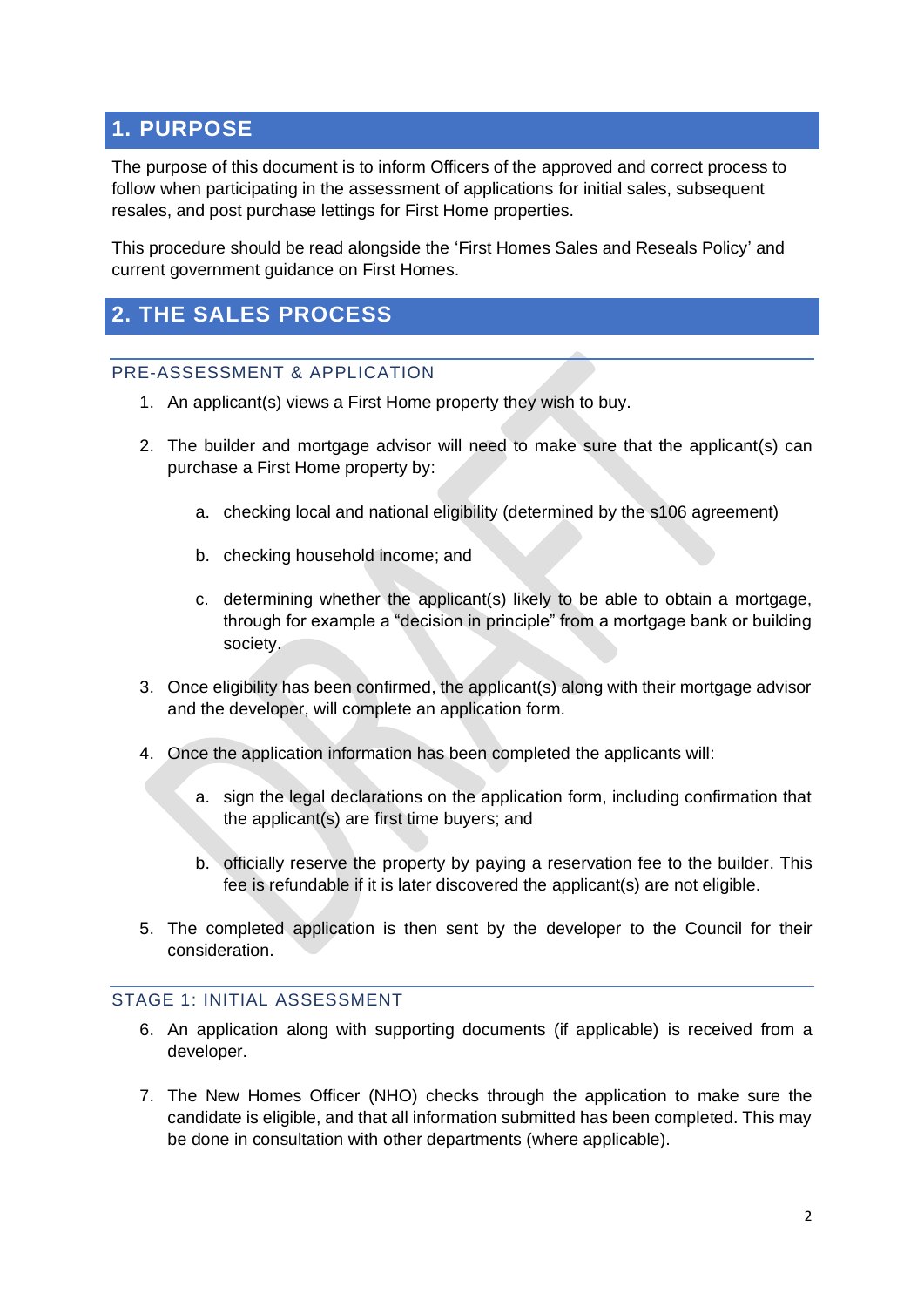- 8. The NHO should check to make sure that the reservation fee had been paid by the applicant(s) and the information supplied has been completed correctly. Applications cannot be considered if the reservation fee has not been paid or if any required information is missing.
- 9. Once the check is complete and the NHO is satisfied, they should complete the below tasks in the following order:
	- a. Report to the Strategic Housing Manager and obtain confirmation to proceed
	- b. Assign a unique reference number to the approved application and update the sales progression tracker
	- c. Notify the other Officers / teams involved in the sales process; and
	- d. Issue to the buyer, their conveyancer, mortgage advisor, and the developer copies of the First Homes 'Authority to Proceed' and 'Eligibility Certificate' documents, and confirm the unique reference number that should be quoted on all correspondence.
- 10. The NHO will, in consultation with the Council's property lawyer, issue instructions to the buyer(s) conveyancer for them to follow and complete.

#### <span id="page-3-0"></span>STAGE 2: LEGAL UNDERTAKING AND EXCHANGE

- 11. Once the mortgage has offered, the buyer(s) will sign a contract with the developer.
- 12. The conveyancer will then contact the Council, report on their legal undertakings and request approval to exchange contracts.
- 13. The NHO and property lawyer will check the conveyancer's request and, if it is deemed a compliant sale, the NHO will issue an 'Authority to Exchange' and Compliance Certificate to the buyer(s) conveyancer.
- 14. The NHO and property lawyer should then update the First Homes Record.
- 15. The buyer(s) pay their deposit to the developer and are now legally committed to buying the property.

#### <span id="page-3-1"></span>STAGE 3: COMPLETION

- 16. At the point of exchange, the developer should inform the buyer(s) the time needed to complete the property. However, it usually takes no more than 6 months between exchange and completion.
- 17. The NHO should contact the conveyancer (regularly if required) to find out both the exchange and completion dates.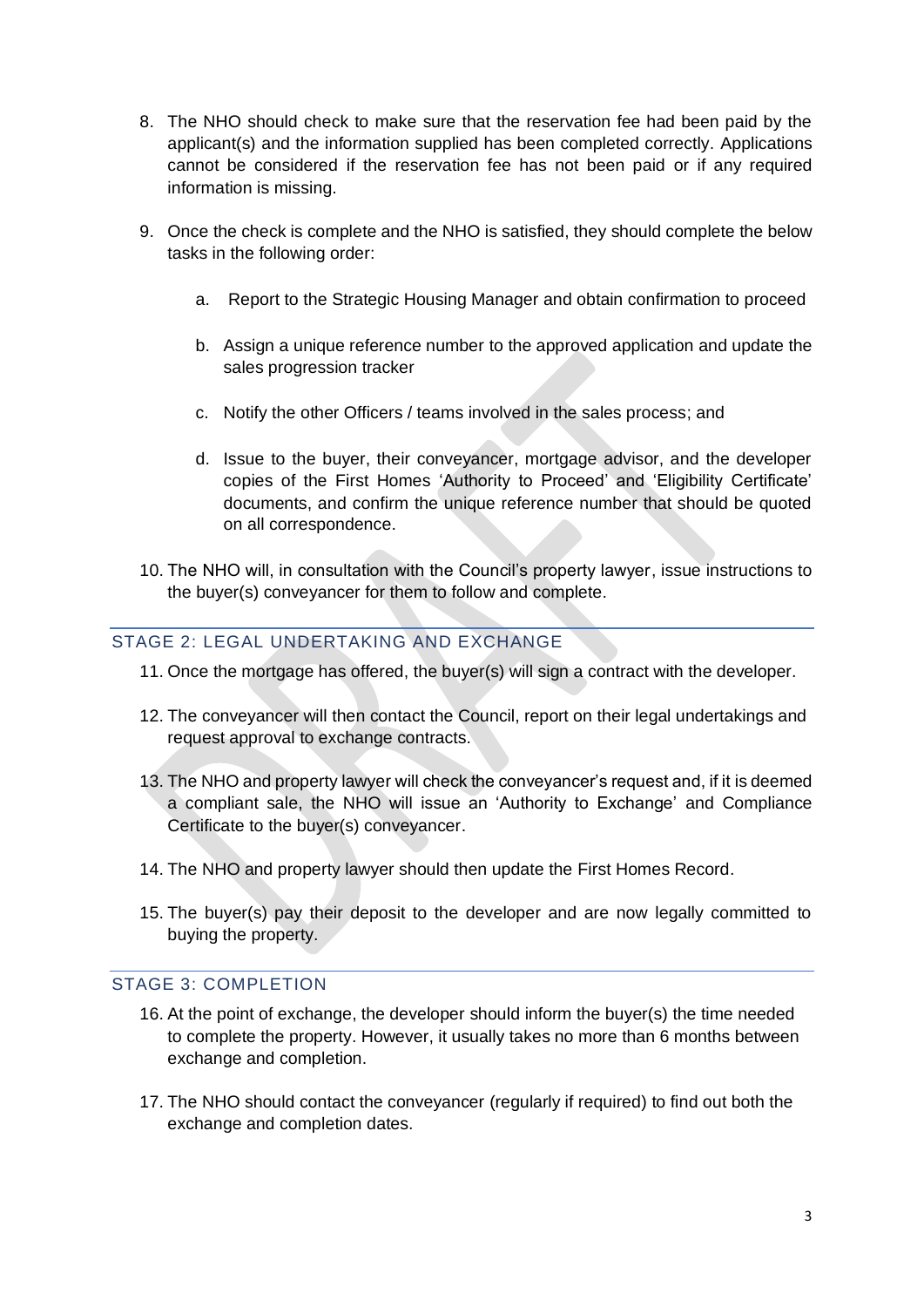18. Once these dates have been supplied, the NHO should update the First Homes Record and mark it as 'complete' and inform the officers / teams involved.

## <span id="page-4-0"></span>**3. THE RESALE PROCESS**

The process for selling First Homes is broadly similar to the process for selling properties as stated in the initial sale process, and for those sold on the open market. However, there are some differences which the following procedure will explain.

- 1. For any homeowner wanting to sell their First Home property, they must first notify the Council. This notification should be sent to the New Homes Officer (NHO) and be done so via email.
- 2. Once the NHO has received this notification they should consult with the Council's property lawyer to determine the discount restriction and whether the property was sold under local or national eligibility rules.

There are set cascades for how First Homes should be marketed, which are determined by the restrictions on the initial sale. This is different depending on whether local or national eligibility criteria was applied to the sale. The NHO should make sure that the marketing process follows either of the 2 cascades below:

2.1. Where local eligibility applies

|           | Criteria                                      | Active marketing<br>duration |
|-----------|-----------------------------------------------|------------------------------|
| Cascade 1 | Buyers who meet 3 months<br>Local criteria    |                              |
| Cascade 2 | Buyers who meet 3 months<br>National criteria |                              |
| Cascade 3 | Open market                                   | n/a                          |

2.2. Where national eligibility applies

|           | Criteria                                      | Active marketing<br>duration |
|-----------|-----------------------------------------------|------------------------------|
| Cascade 2 | Buyers who meet 6 months<br>National criteria |                              |
| Cascade 3 | Open market                                   | n/a                          |

- 3. Once this information been determined, the NHO will issue the seller with instructions for marketing and confirming the eligibility requirements. These must be used by the seller's estate agent to ensure they can market to eligible purchasers.
- 4. The seller instructs the estate agent and provides the details of the marketing cascade and the eligibility requirements.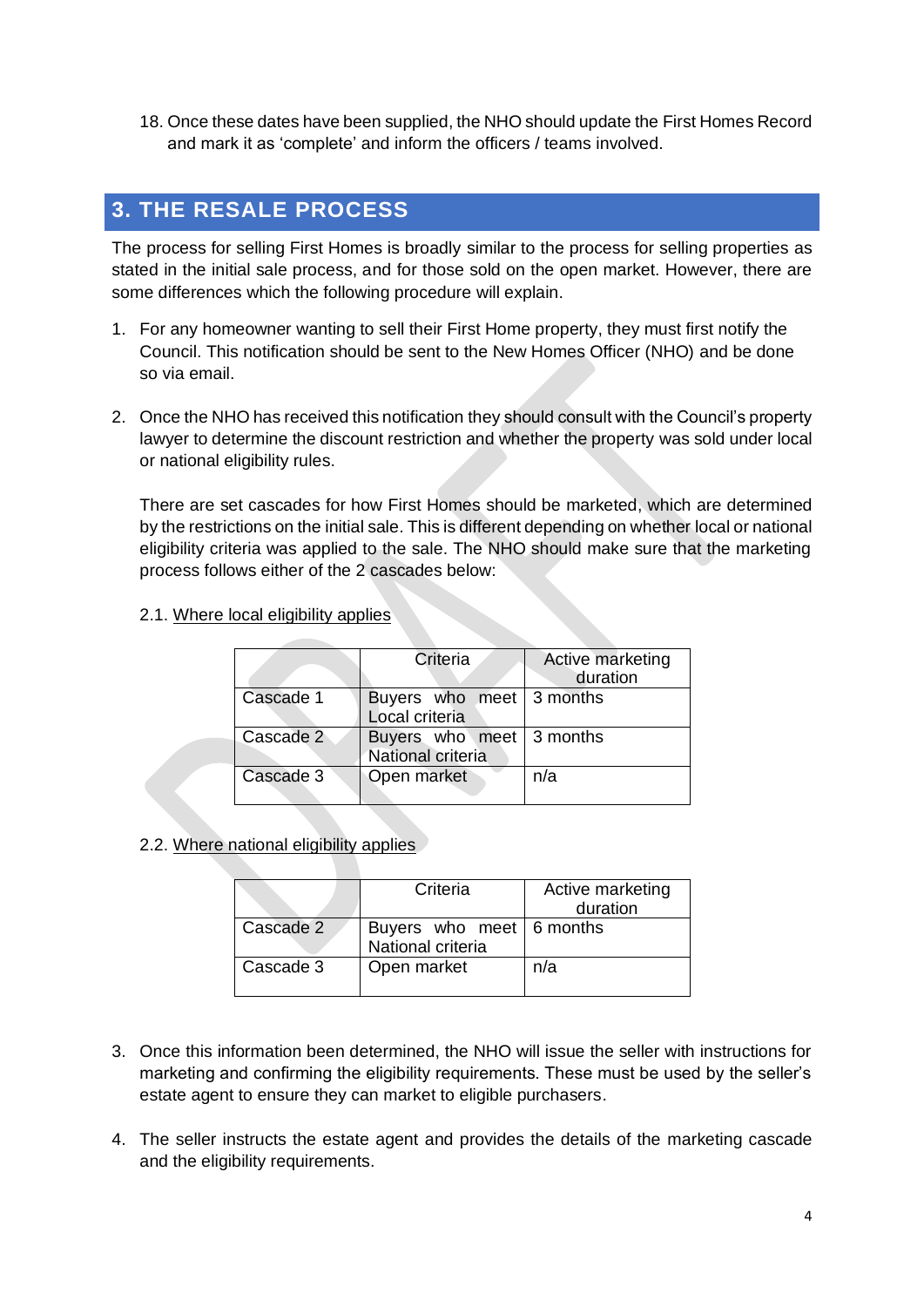- 5. Once an eligible buyer has been found, the estate agents will complete the application pack for the new purchaser and send this to the Council along with a RICS qualified valuation of the property.
- 6. The NHO in consultation with the Building and Asset Control team will review the application and the valuation.
- 7. If after the review the application is eligible, and the valuation is compliant the NHO will approve the sale and issue instructions to the purchaser's conveyancer.
- 8. The process should then be followed from point 9 in the 'Sales Process' above.
- 9. If a neither a buyer who meets either local or national eligible criteria is not found during the first 6 months of marketing, then it is possible for the property to be sold on the open market. The owner must inform the Council of this before they begin any marketing.

## <span id="page-5-0"></span>**4. LETTINGS PROCESS**

While First Homes are not intended to be purchased for capital gain or as a 'let-to-buy' or 'buyto-let' type property, owners are nonetheless able to let their property for up to 2 years or more, however only in exceptional circumstances including:

- $\triangleright$  For a short job posting elsewhere
- $\triangleright$  For deployment elsewhere (armed forces)
- $\triangleright$  In a relationship breakdown
- $\triangleright$  Fleeing domestic abuse
- ➢ Redundancy
- $\triangleright$  Caring for a relative or friend

Owners are required to obtain written permission from the Council in circumstances where they want to let their property.

In such cases the owner must request permission to do so from their mortgage lender first.

#### <span id="page-5-1"></span>4.1 LETTINGS FOR 2 OR MORE YEARS

1. The owner contacts the Council to request permission to let out their property for 2 or more years. In the request they must state the reason(s) why (which must be considered one of the exceptional reasons as stated above and in the government guidance) and show they have approval from their mortgage lender.

**N.B.** The Council will not consider requests to let out First Home properties for 2 or more years that do not already have approval from a mortgage lender. It is therefore advised that owners obtain permission from the mortgage lender beforehand.

2. The NHO, in consultation with the Council's property lawyer and Strategic Housing Manager, will then respond either granting approval or denying it. If a permission is declined, the NHO and others involved officers should explain the reasons why the request was rejected to the owner.